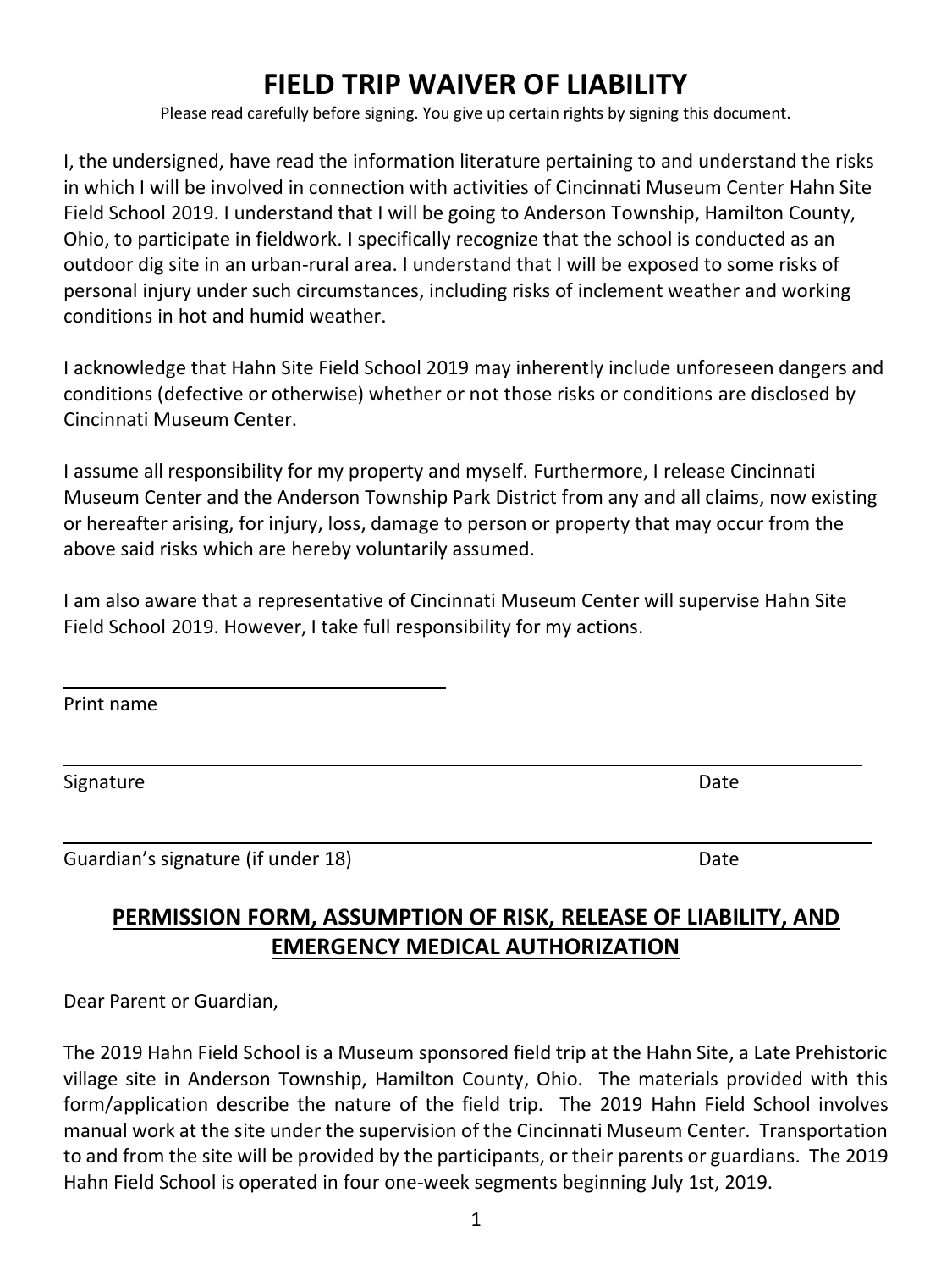I DO give permission for to participate in the 2019 Hahn Field School.

 I DO NOT give permission for to participate in the 2019 Hahn Field School.

In consideration for Cincinnati Museum Center accepting my child as a participant in the 2019 Hahn Field School, I confirm my understanding that:

- During my child's participation in the 2019 Hahn Field School, my child may be exposed to a variety of hazards and risks, foreseen or unforeseen, which are inherent in field trips/experiences such as this one and cannot be eliminated without destroying the unique character of this field trip/experience. These inherent risks include, but are not limited to, the dangers of serious personal injury, illness, property damage, and death from exposure to the hazards of travel, including, but not limited to, personal security risks, and risks arising from natural causes, animals, activities of other persons, other participants, leaders of the field trip/experience, and third parties. Cincinnati Museum Center has not tried to contradict or minimize my understanding of these risks. I know that injuries and damages can occur either as a result of negligence or because of other reasons. I understand that risks of such injuries and damages are involved in activities such as the field trip/experience. I further understand that during the field trip/experience there may not be rescue or medical facilities or expertise necessary to deal with the injuries and damages to which my child may be exposed.
- I have read all of the materials applicable to the 2019 Hahn Field School and made available to me; my child has read all such materials and/or I have fully explained each of the relevant materials to him or her; my child will comply with the rules and guidelines set forth in the materials; I will pay any costs and fees for the field trip/experience; and I acknowledge my child's participation is at the discretion of Cincinnati Museum Center.
- This agreement is intended to be as broad and inclusive as permitted by law. If any provision or any part of any provision of this agreement is held to be invalid or legally unenforceable for any reason, the remainder of this agreement shall not be affected and shall remain valid and fully enforceable.
- To the fullest extent allowed by law, I, for myself and on behalf of my child, agree to **WAIVE, DISCHARGE CLAIMS, AND RELEASE FROM LIABILITY** Cincinnati Museum Center and the Anderson Township Park District, their officers, directors, employees, agents, and successors from **any and all liability** on account of, or in any way resulting from claims, losses, damages, or expenses, including injuries and damages, in any way connected with the 2019 Hahn Field School, even if caused by the negligence of Cincinnati Museum Center, Anderson Township Park District, their officers, directors, employees, and agents. I, for myself and on behalf of my child, further agree to **INDEMNIFY AND HOLD HARMLESS** Cincinnati Museum Center and Anderson Township Park District, their officers, directors, employees, agents, and successors from any claims, losses, damages, or expenses caused by my child's own negligence while a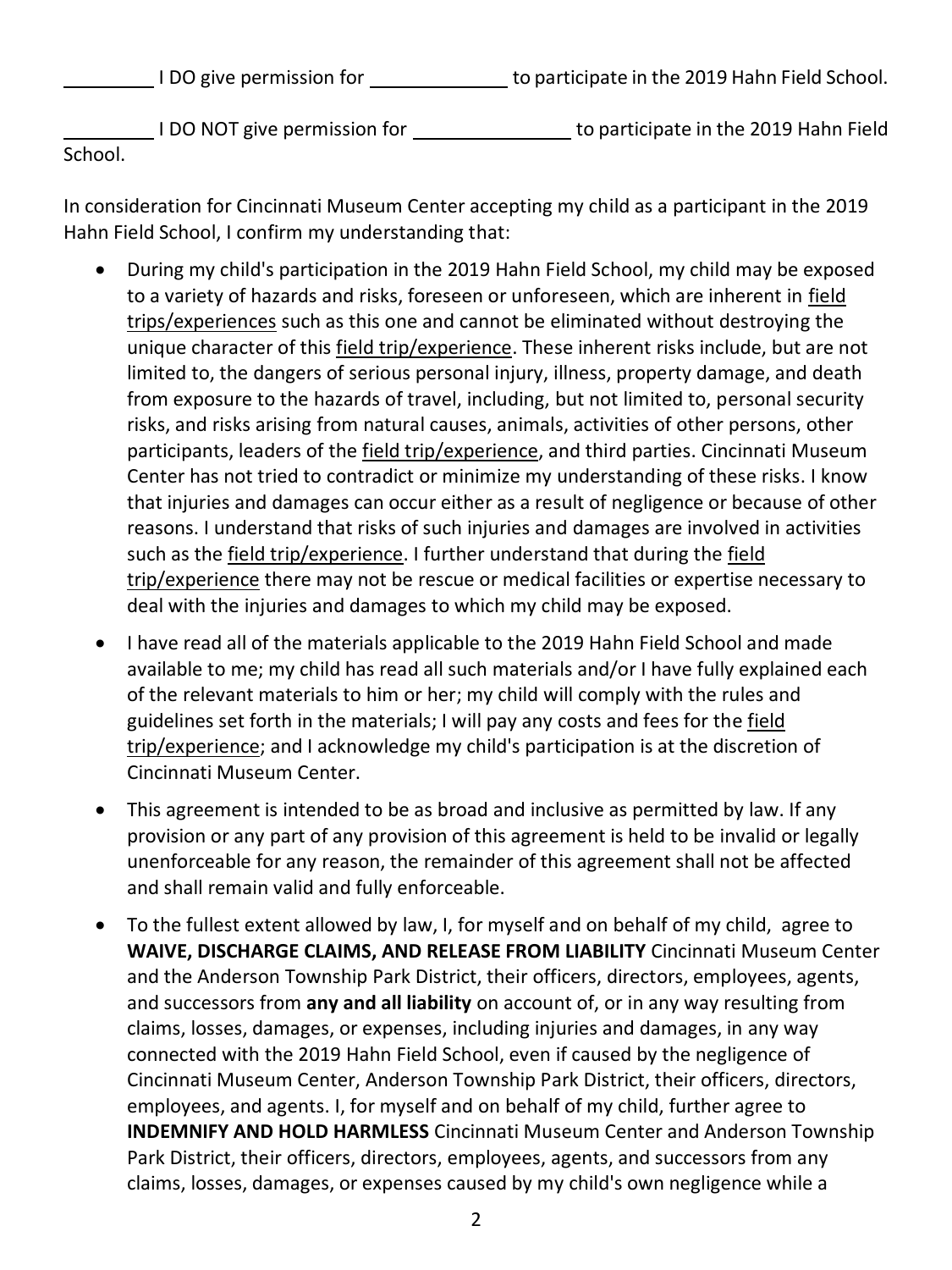participant on the field trip/experience. I understand and intend that this assumption of risk and release is binding upon my heirs, executors, administrators and assigns.

I have read this document in its entirety and I, for myself and on behalf of my child, freely and voluntarily assume all risks of such injuries and damages and notwithstanding such risks, I agree to allow my child to participate in the 2019 Hahn Field School. I acknowledge that by signing this document, I, for myself and on behalf of my child, am waiving certain legal rights. By signing below, I accept and agree to the terms above.

| Child/Participant's Name    |      |
|-----------------------------|------|
| Parent/Guardian's Signature |      |
| <b>Printed Name</b>         | Date |

## **EMERGENCY MEDICAL AUTHORIZATION**

During the course of the 2019 Hahn Field School, it is possible that your child may become ill or injured. This form enables you, as a parent/guardian, to authorize or refuse the provision of medical treatment for your child should he or she become ill or injured while participating in the field trip/experience. If your child were to become ill or injured during the 2019 Hahn Field School, reasonable attempts will be made to contact the parent/guardians and other persons listed in this form. In the event that such persons are not able to be reached and your child needs immediate medical attention, this form can be presented to the pertinent medical practitioners to authorize or refuse treatment pursuant to the directives listed on this form. Doctors, dentists, and hospitals other than the preferred choices listed below may be used for medical treatment when necessary.

I assume the risk and financial responsibility for an injury or illness that may occur as a result of my child's participation in the 2019 Hahn Field School. I understand that nothing in this form shall be construed to impose liability on Cincinnati Museum Center or Anderson Township Park District, or their officers, directors, employees, agents, and successors for any medical treatment provided or not provided during the field trip/experience. I further understand that nothing in this form shall be construed to impose liability on Cincinnati Museum Center or Anderson Township Park District, or their officers, directors, employees, agents, and successors for attempting to comply with my wishes as expressed in this form.

## *AUTHORIZATION*

 As the parent/guardian authorized to sign this form, should my child become ill or injured, **I DO GIVE** my consent and authorization for transportation to and administration of any medical treatment deemed necessary by an appropriate medical provider.